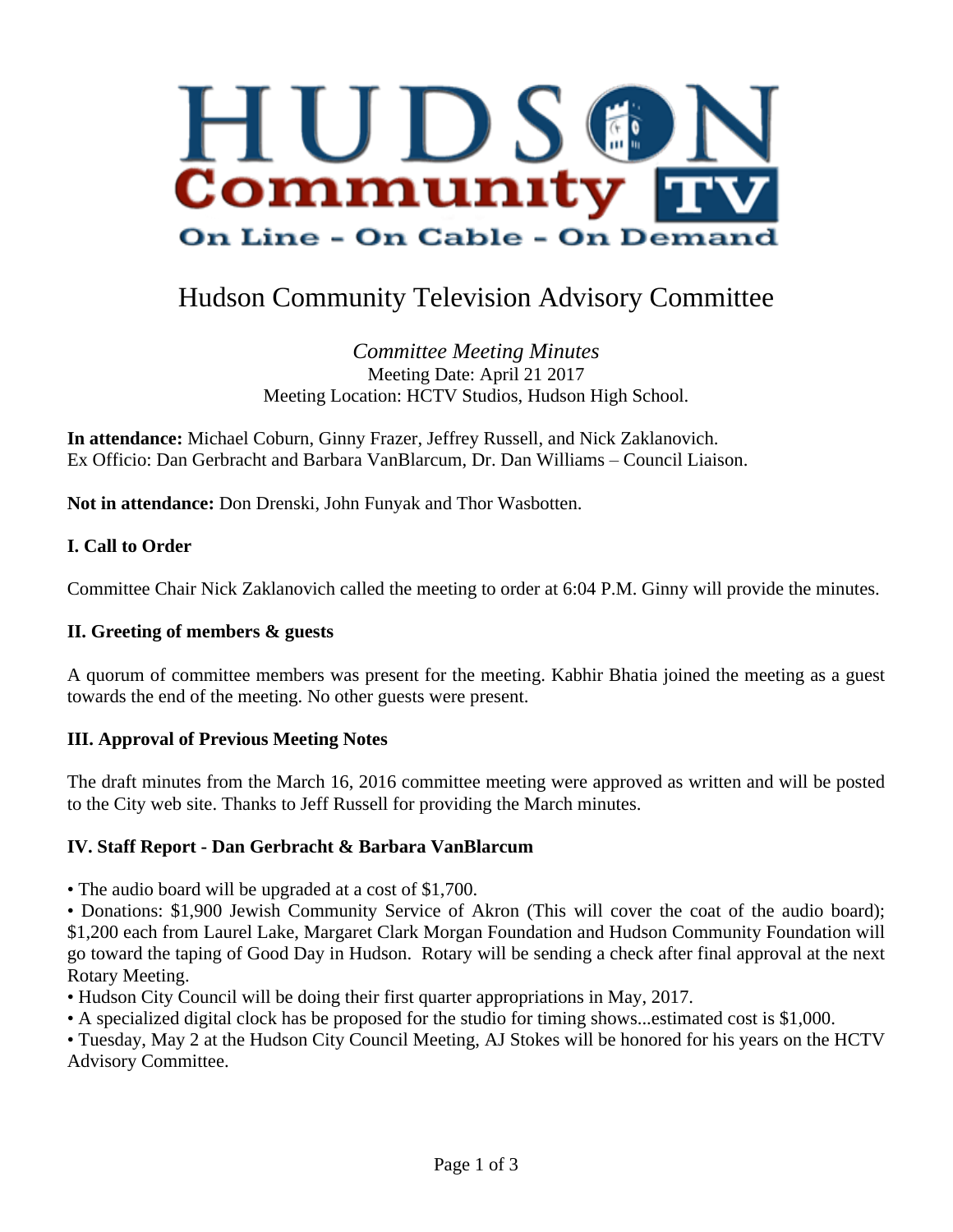• Dan and Barb for the City of Hudson and HCSD are looking at new software for the bulletin board and other interactive communication using a digital sign system....live weather and traffic, etc. The cost would be split if it is purchased.

• Mike Ondash, HHS Broadcast Teacher, has requested that a second level graphics course (meeting every day) with flex time be taught cooperatively with HCTV staff for 2017-2018.

• Dan just returned from a trip in southern Ohio with the HHS Service Learning Class.

• Loni Banner, HHS Service Learning Teacher, is communicating with Barb about a project to create videos for the nonprofits in Hudson which could be used any time on HCTV. This may be in the 1917-18 school year as on-site community service (5 hours per week for a student). Loni will meet with Barb and Dan after the school year is over in May, 2017.

- New web address for HCTV
- March, 2016 was the last time there was numbers available.
- \$77,000 franchise check for quarter 4 of 2016.
- New Public Access Programs
- Molly Logan Korea Presentation
- Cavaliers Wheelchair Game
- City of Hudson Phase II Development
- Solar Symposium at Hudson Library
- Kiwanis and Hudson League for Service at Hudson Expo
- History of Ellsworth
- Civil War Tallmadge Group
- Safety Town (in progress)
- Wadsworth Community TV on drug addition

#### **V. Community Organization Liaison**

HCSD Representative, Sheryl Sheatzly and Meg Colafellal, WRA Representative will try to attend future meetings.

#### **VI. Friends of Hudson Community Television**

This will be on the agenda for the May 18 Meeting. Nothing

#### **VII. Student Discussion Program meeting update – Thor Wasbotten**

Thor was unable to attend the meeting, so this will be on the agenda for the May 18 meeting.

#### **VIII. New Access Program Ideas**

- Beer and Wine Show
- Safety Town (in progress)
- Hudson Community Expo (HCTV handouts will be available)
- Malabar Farm
- Laura Gasbarro- HHS seniors prepare for life after graduation (ask about recording next year)
- East Woods Rocket Cars
- Seniors' Club John Brown and Morgan's Raid